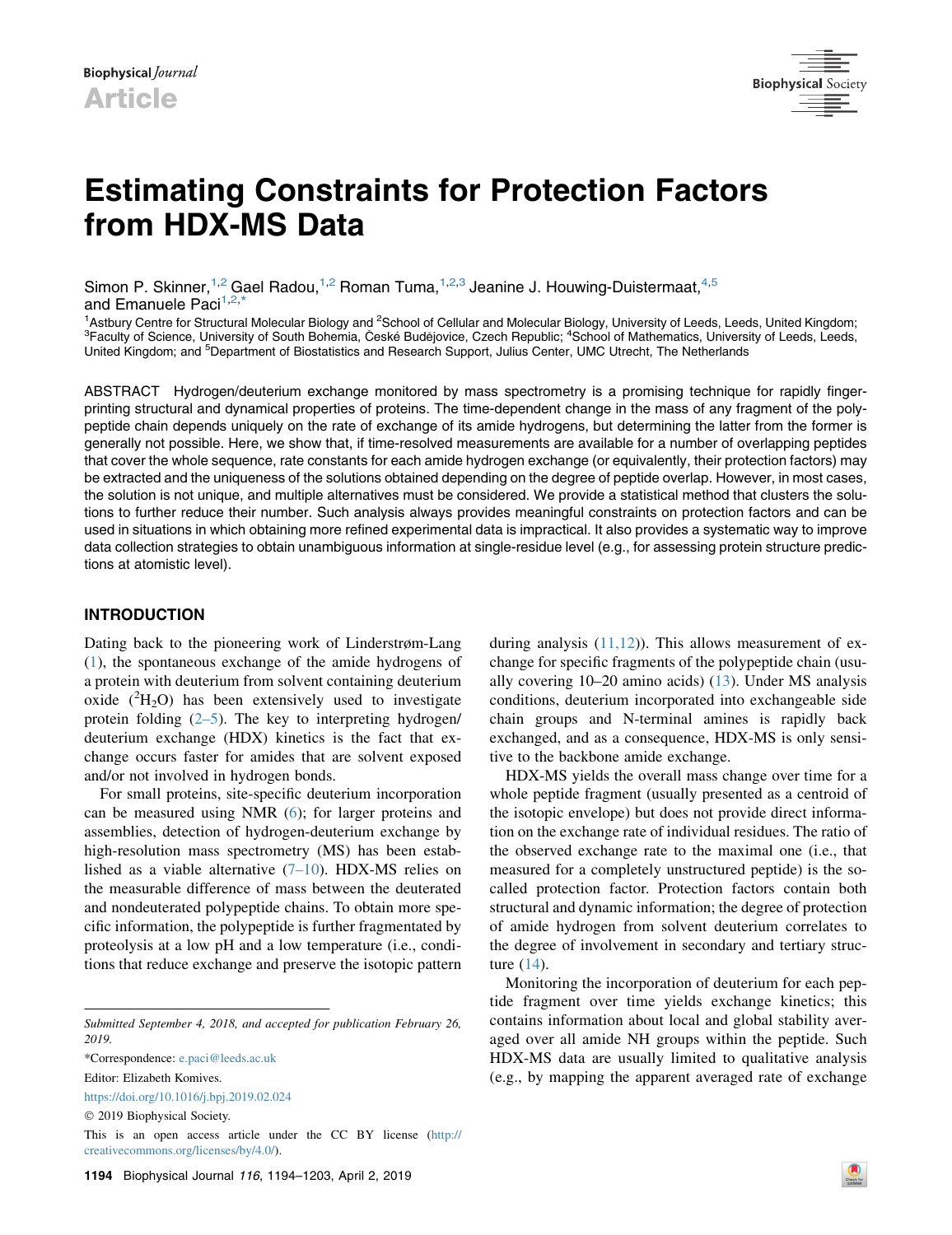of different peptides on the available structure and comparing the kinetics of the same fragments under different conditions) [\(12,15,16](#page-8-7)). One way to achieve single amide resolution is to obtain fragments that differ by exactly one amino acid and calculating the mass difference. Using enzymatic digestion, this is only achievable for a few amino acids under favorable conditions, but recent advances in gas-phase fragmentation ([10\)](#page-8-8) (e.g., electron capture dissociation [\(17](#page-8-9)) and electron transfer dissociation [\(18,19\)](#page-8-10)) suggest that HDX-MS can, in principle, be used to measure hydrogen exchange at single-residue resolution. However, even then, gas-phase scrambling (i.e., rapid migration of the incorporated deuterium among backbone and side chains) still needs to be minimized by carefully optimizing fragmentation and ion source conditions for different peptides ([20,21](#page-8-11)). This is time consuming and becomes impractical for automated and high-throughput approaches that may be required (e.g., for fold profiling).

<span id="page-1-0"></span>A different strategy, pioneered in Englander's laboratory, exploits information encoded in isotopic envelopes instead of just centroid values [\(22](#page-8-12)). More recently, it has been shown that combining isotope envelopes with kinetic information over a wider time window provides single amide exchange rates of a 100 amino acid protein, such as cytochrome  $c$  [\(23](#page-8-13)). Thus, most methods are targeted toward structural use and delineate exchange at individual amino acids while using high quality data with optimized coverage and fragmentation, wide time windows, and resolved isotopic envelopes ([24–26](#page-9-0)). However, most of the available HDX-MS data are usually in the form of centroid values over time, and the coverage and fragment patterns are far from optimal, limiting the use of such methods on most available data sets. The required uniform coverage and resolution of isotopic envelopes is also hard to achieve for larger proteins and multiprotein assemblies ([19](#page-8-14)). But such data still offer valuable information that can be used to characterize structure and dynamics in cases in which other methods are not viable. Hence, there is a need for a robust method that would be able to extract site-specific protection factors or at least obtain constraints on their range, irrespective of the input data quality.

In this article, we present a statistical method that extracts individual protection factors from HDX-MS measurements of centroid mass variation kinetics obtained for overlapping proteolytic fragments of the polypeptide chain. The method is general, but the degeneracy of the solution (i.e., a set of protection factors for each exchangeable amide hydrogen) depends on the number of peptides and overlap (the more the better), on their length (the shorter the better), and on the range of times at which the measurement has been measured (the broader the better). The accuracy of the predicted protection factors also depends, obviously, on the accuracy of the measurement itself, although we show here that self-consistent use of the data for overlapping peptides also provides a tool to appraise possible experimental errors in the measurement of the deuterium uptake. We demonstrate that, even in the absence of full, redundant fragment coverage of the protein sequence and with measurements performed in a relative narrow time window  $(10-10^4 \text{ s})$ , the approach provides a relatively small number of solutions, in which for a subset of residues, the protection factors are uniquely determined, whereas for others, discrete sets of values are possible. We included an option to use isotopic envelopes, if available, to further reduce the number of possible solutions and uniquely determine the protection factor of each residue in cases of insufficient information from centroids alone. These features make the method suitable for analyzing a wealth of existing HDX-MS data and extract crucial information at single-residue level. The method also quantifies, in a statistically rigorous manner, the information contained in the data. When the information in the HDX-MS data provides multiple answers, the tool can be used to guide further experiments that effectively resolve the remaining ambiguity.

#### METHODS

## Principles of hydrogen-deuterium exchange probed by MS

At a neutral pH, the exchange is fast for solvent-exposed amides, whereas hydrogen bonding (e.g., within helices or  $\beta$ -sheets) slows it down. When fully exposed, the exchange of the amide follows first-order kinetics with (intrinsic) rate  $k_{int}$ , which depends on the temperature, solution pH, and side chains of the two neighboring residues ([27\)](#page-9-1). Within a folded protein, the exchange of amide hydrogen requires local ''opening'' of the structure and can be approximated as a two-step process ([28\)](#page-9-2):

$$
NH_{cl} \stackrel{k_{cl}/k_{op}}{\longleftrightarrow} NH_{op} \stackrel{k_{int}}{\longrightarrow} ND_{op}, \qquad (1)
$$

where  $k_{cl}$  and  $k_{op}$  are the local "closing" and "opening" rates. The observed deuterium uptake rate,  $k_{obs}$ , can be expressed as

$$
k_{obs} = \frac{k_{int}k_{op}}{k_{int} + k_{op} + k_{cl}}.\tag{2}
$$

Two limiting regimes, usually referred to as EX1 and EX2, are invoked in interpreting HDX kinetics of proteins. For both regimes, the protein is considered to be in native conditions (i.e.,  $k_{cl} \gg k_{op}$ ). In the EX1 limit,  $k_{int} \gg k_{cl}$  implies that the amide exchanges as soon as it becomes exposed to solvent (i.e.,  $k_{obs} = k_{op}$ ). In this regime, the exchange is limited by slow conformational changes that are usually associated with global unfolding [\(29](#page-9-3)) or cooperative changes in quaternary structure ([16\)](#page-8-15). This regime is readily discerned by a bimodal pattern of isotopic distribution in mass spectra (undeuterated and deuterated species) and by pH independence. In the EX2 limit,  $k_{cl} \gg k_{int}$ ,

$$
k_{obs} = \frac{k_{int}}{P}, \tag{3}
$$

where  $P = k_{cl}/k_{op}$  is a protection factor for the particular amide hydrogen. The EX2 limit governs exchange under native conditions and is sensitive to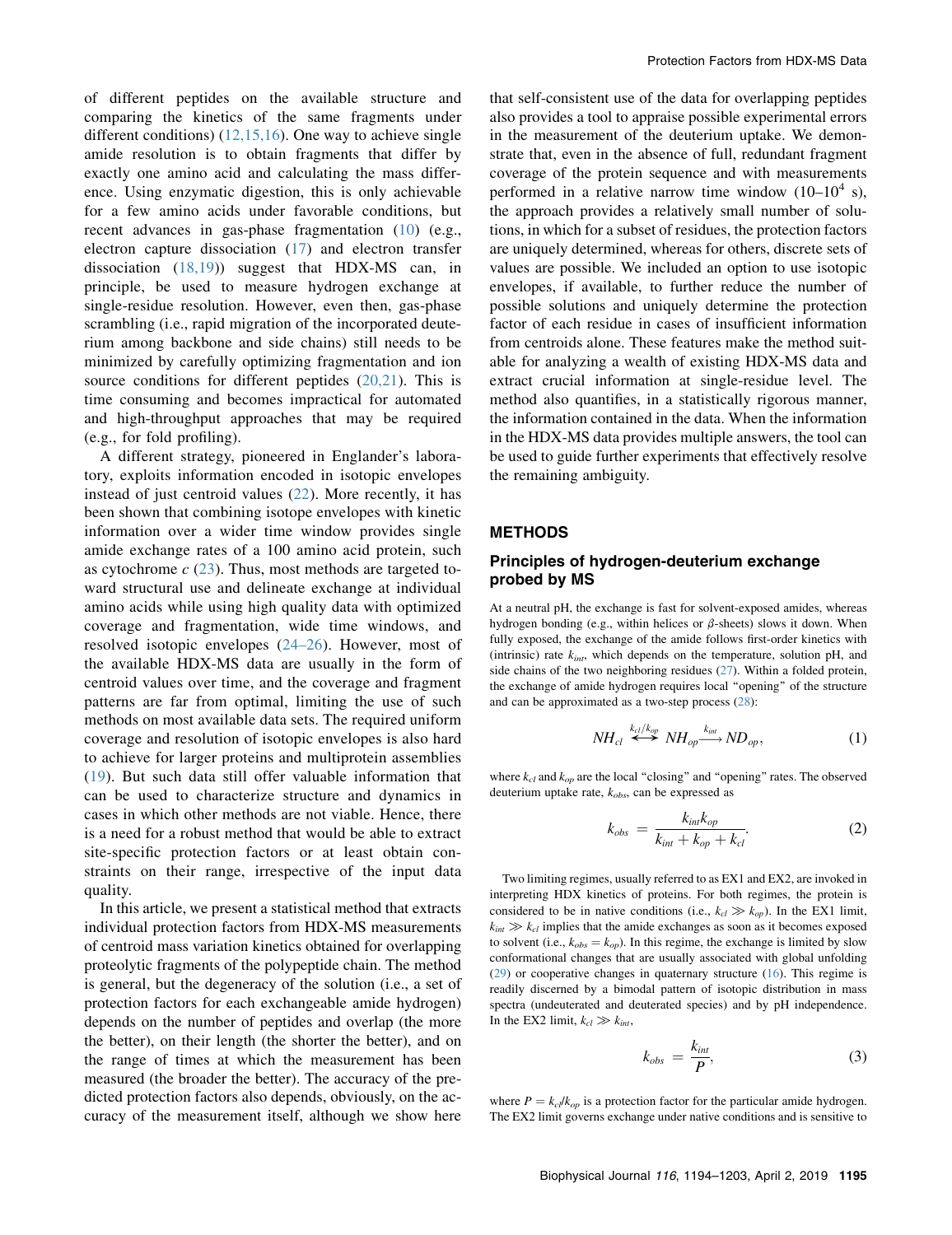local stability. In the EX2 regime, the kinetics is sensitive to pH (through  $k_{int}$ ), and the corresponding isotopic envelope moves progressively to the fully deuterated limit.

<span id="page-2-0"></span>HDX-MS measures the change in mass upon deuteration of proteolytic fragments of the polypeptide chain. The deuterium uptake  $D_i$  for peptide j, starting at residue  $m_i$  and  $n_j$  residues long, is

$$
D_j(t_k, \{P_i\}) = \frac{1}{n_j} \sum_{i=m_j+1}^{m_j+n_j-1} \left(1 - e^{-\frac{k_j^{int}}{P_i}t_k}\right), \tag{4}
$$

where  $P_i$  is the protection factor of residue i and  $t_k$  is a set of time points (the sum ignores the first residue of the fragment because it becomes amine during proteolysis and back exchanges rapidly during analysis). A rapid back exchange is sometimes reported for the second residue ([30\)](#page-9-4). However, loss of deuterium at this site is usually considered as a part of correction for overall back exchange. To account for the site-specific differences in back exchange, the exact conditions of analysis, including digestion time and duration of all high-performance liquid chromatography steps, would have to be considered, and this information is seldom available in the necessary detail. Hence, for the sake of wide applicability and simplicity, we forgo this exact approach at the expense of overall accuracy.

## Determination of protection factors from HDX-MS data

The task can be reformulated as determining the set  $\{P_i\}$  so that

$$
D_j^{pred}(t_k) = D_j^{exp}(t_k) + \varepsilon_{j,k}, \qquad (5)
$$

for each j and k, where  $\varepsilon_{j,k}$  is the deviation between experimental data and model.

This problem corresponds to that of determining the set (or sets) of protection factors  $\{P_i\}$  corresponding to the minimum of the cost function,

$$
C(t_k, \{P_i\}) = \sum_{j} \sum_{k} w_{jk} [D_j^{pred}(t_k, \{P_i\}) - D_j^{exp}(t_k)]^2
$$
  
= 
$$
\sum_{j} \sum_{k} (\varepsilon_{j,k})^2,
$$
 (6)

<span id="page-2-1"></span>where  $w_{jk}$  is a weight; if an average of  $D_j^{exp}(t_k)$  over repeated measure-<br>ments is available an appropriate choice of the weight would be the inments is available, an appropriate choice of the weight would be the inverse of the SD. The right-hand term originates from the fact that each measured value  $D^{exp}$  is affected by an experimental uncertainty, which is often not reported in the literature. Hence, the minimum of the cost function  $C$  is generally not zero. Even in the absence of experimental error, the solution (i.e., sets of protection factors for which  $C = 0$ ) is, in general, not unique. For example, if the deuterium uptake of a single peptide is available that is long relative to the number of time points at which the experiment has been performed, an infinite number of sets of protection factors that minimize  $C$  exist. However, if measurements are available for contiguous overlapping peptides along the polypeptide chain, a unique or a finite number of sets of protection factors for which  $C$  is close to its global minimum can be determined for each residue occurring in the contiguous region. The existence and the possible uniqueness of the solution strongly depend on the set of experimental data.

To determine sets of protection factors compatible with the experimental deuterium uptakes, we opted to perform a random search a number of times (e.g.,  $10<sup>4</sup>$ ) and use the set with the lowest C as an initial condition for a leastsquares minimization. In the "Clustering" section below, we detail how convergence of the random search can be assessed. A sequential quadratic programming approach, as implemented in SciPy 0.19.1 ([31\)](#page-9-5), was used to minimize the cost function.

#### **Clustering**

For each residue, the median and the interquartile range of the predicted  $ln(P)$  were computed; for residues with large interquartile range, histograms of  $ln(P)$  were plotted. The distributions often appear to be multimodal, and the solutions for neighboring residues within the same peptide or overlapping peptides are, in principle, correlated. Hence, we applied a model-based clustering method ([32\)](#page-9-6) to obtain sets of  $ln(P)$  for each region (of length L) of the polypeptide chain that is continuously covered by resolved peptides. Let  $\Lambda$  be the number of clusters (i.e., the number of solutions for a region).

To estimate the solutions 
$$
\boldsymbol{\mu}_{\lambda} = \begin{pmatrix} \mu_{\lambda 1} \\ \vdots \\ \mu_{\lambda L} \end{pmatrix} \lambda = 1...A
$$
, the following likelihood

was maximized:

$$
\mathcal{L}(\pi_1, ..., \pi_A, \boldsymbol{\mu}_1... \boldsymbol{\mu}_A, \boldsymbol{\Sigma}_1... \boldsymbol{\Sigma}_A | \{P\})
$$
\n
$$
= \prod_{j=1}^J \sum_{\lambda=1}^A \pi_{\lambda} f_{\boldsymbol{\mu}_{\lambda}, \boldsymbol{\Sigma}_{\lambda}} (\{P\}_j), \tag{7}
$$

where J is the number of generated data vectors for the considered region,  $\pi_{\lambda}$ is the fraction of data vectors belonging to cluster  $\lambda$ , and  $f_{\mu_1, \Sigma_2}(\cdot)$  a multi-

variate normal distribution with mean  $\mu_{\lambda}$  =  $\sqrt{2}$  $\overline{1}$  $\mu_{\lambda1}$ «  $\mu_{\lambda L}$ 1 and covariance  $\Sigma_{\lambda}$ 

(an  $L \times L$  matrix with diagonal elements equal to the residue specific variances). The log likelihood was maximized by using an expectation maximization algorithm  $(33)$  $(33)$ . The number of solutions  $\Lambda$  was chosen based on the lowest Bayesian information criteria value. Convergence of the random search of sets of protection factors (see above) is reached when additional solutions do not affect the result of the clustering procedure (i.e., the number of clusters does not increase further). Note that  $\mu_{\lambda}$  is the unbiased estimate for the vector of protection factor values corresponding to solution  $\lambda$ . The generated data support, however, other protection factor values for this solution as well. Specifically, for residue i,  $\mu_{\lambda i} \pm \sigma_{\lambda ii}$  is the ~70% reference interval comprising all these solutions. For simplicity, we write that  $\mu_{\lambda}$  is solution  $\lambda$ .

#### Calculation of the isotopic envelope

The isotopic-resolved mass spectrum of a peptide is shown in [Fig. 1;](#page-3-0) the height of each peak is the frequency  $\pi_i$  of natural occurrence of isotopic variant with mass  $+i$  relative to the monoisotopic species of the undeuterated peptide.

As amide hydrogen exchanges to deuterium, the intensity of each peak changes with probability, depending on the rate of exchange of each amide. For a peptide with  $n$  exchangeable amides, the probability that  $k$  ( $0 \leq k \leq n$ ) have exchanged at time t is

$$
\Pi(k;t) = \sum_{A \subset \{1,\dots,n\}} \prod_{i \in A} D_i(t) \prod_{j \in \{1,\dots,n\} \cup A} (1 - D_j(t)). \tag{8}
$$

The isotopic envelope at time  $t$  is the probability of a species with isotopic number  $i + k$ , which is in turn the joint probability  $\pi_i \Pi(k;t)$ .

The algorithms have been implemented using version 3.6 of the Python programming language, using the NumPy, SciPy, and Cython libraries. This code is freely available to academics via a GitHub repository ([https://www.](https://www.github.com) [github.com](https://www.github.com)). Commercial enterprises can obtain this code subject to a proprietary license.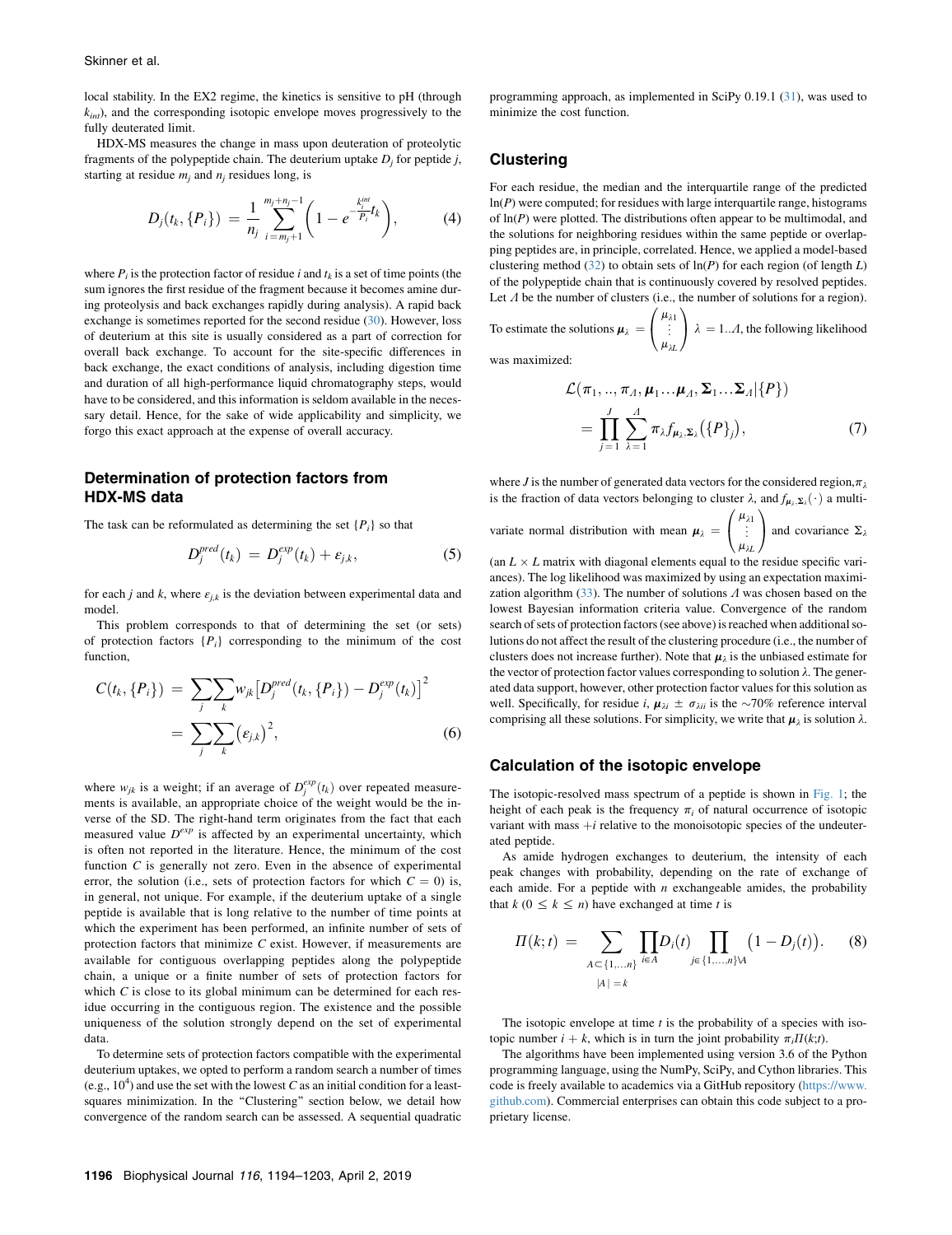<span id="page-3-0"></span>

FIGURE 1 Isotopic envelope for the undeuterated form of the 12-residue peptide IDSQVLCGAVKW. Lines represent the probability of isotopic variants with isotope number  $+i$  relative to the monoisotopic species with  $m/z = 1318.68$ .

# RESULTS

#### Test case

We have first tested the approach on simple synthetic data for a 15-residue peptide, generated for an arbitrary set of fragments and times using a fixed set of reference protection factors and [Eq. 4](#page-2-0) [\(Fig. 2\)](#page-3-0).

To determine the values  $ln(P)$  that minimize the cost C, we first generate values with a uniform distribution with boundaries  $0 \leq \ln(P) \leq 20$  (i.e., we assume that the exchange rate of an amide can be as fast as in a completely unstructured peptide and up to  $5 \times 10^8$  times slower). The process is repeated many times (until convergence is reached; in this case,  $5 \times 10^3$  times), and the set with the lowest C is used as an initial guess for the subsequent minimization (here, by using the sequential least-squares quadratic programming method), with constraints  $0 \leq$  $ln(P) \leq 20$ . The whole procedure is then repeated many times, and sets of protection factors with lowest C are then selected for further analysis. Details are provided in [Methods](#page-1-0).

To illustrate the outcomes, we performed the above procedure using the deuterium uptake for peptides 1 and 5 only, peptides  $1-3$  and 5, and all peptides  $1-7$  [\(Fig. 2](#page-3-0) B). We used only deuterium uptake at three time points  $(3 \text{ s},$ 50 min, and 280 h). Even when using only two peptides with a marginal overlap, predictions for each residue in the sequence can be obtained, but as expected, multiple sets of compatible protection factors (with  $C = 0$  in the absence of experimental error) were found, and their range is large (Fig.  $3$  A). When simulated data for the partly overlapping peptide sets 1–3, 5, and 1–7 are used, the ambiguity progressively decreases [\(Fig. 3](#page-4-0),  $B$  and  $C$ ). In all cases, the exact protection factor for each residue is found among the generated solutions. However, for the whole chain, the



FIGURE 2 (A) Protection factors for a 15-residue sequence, peptide fragments for which the deuterium uptake  $(B)$  has been calculated using [Eq. 4,](#page-2-0) and intrinsic exchange rates at  $300^{\circ}$ K and pH 7; (C) the three time points (symbols) represent all the experimentally available data. To see this figure in color, go online.

exact solution is not represented by a single cluster because of the scarcity of overlapping peptides, which in turn does not provide sufficient constraint.

The prediction of the individual protection factor for each residue suggests that the number of possible solutions is infinite for the whole peptide. However, discrete values emerge for some residues as the coverage and overlap increases (e.g., residues 4 and 5 in [Figs. 3](#page-4-0) B and residues 4, 5, 6, and 7 in [Fig. 3](#page-4-0) C, respectively). For residues 4 and 5, the correct values for  $ln(P)$  are 6 and 8, respectively, and these occur simultaneously in one solution set. Yet another solution with  $ln(P)$  values 10 and 4 is also possible because these reproduce the same total uptake for the time points considered. However, other combinations of these values are not compatible with the data, and thus for residues 4 and 5, we have only two possible solutions and not four.

The examples given above illustrate a general feature that the estimate of the protection factor for a given residue is linked to those of neighboring residues. As a result, the number of total solutions is considerably smaller when considered simultaneously. A way to estimate the number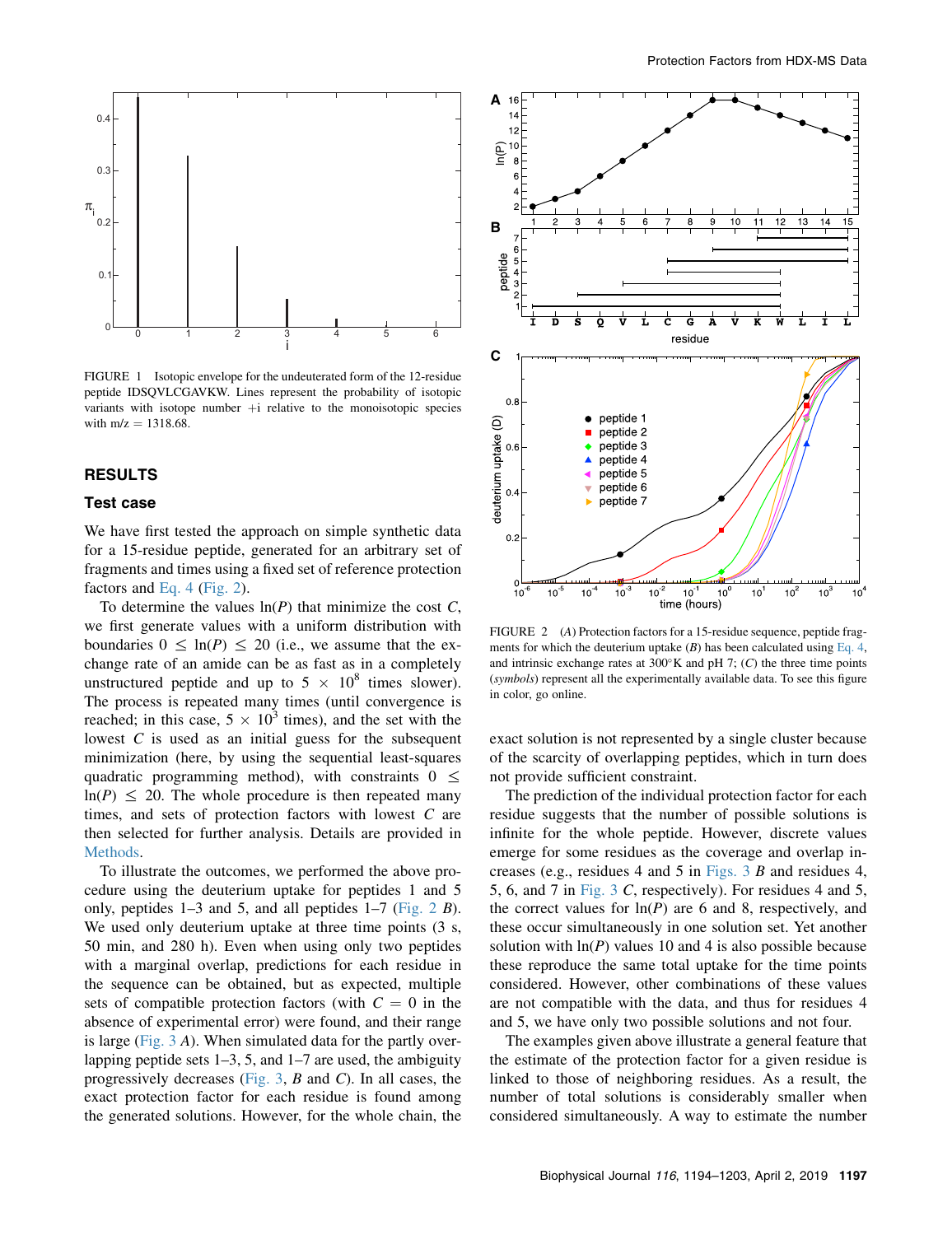<span id="page-4-0"></span>

FIGURE 3 Predicted protection factors in the case in which only deuterium uptake for peptides 1 and 5 are used  $(A)$ , peptides 1–3 and 5  $(B)$ , and peptides 1–7 (C). The reference protection factors from which the reference deuterium uptake has been calculated are shown as black circles. Red crosses represent the predicted protection factor that provides exact agreement between the calculated and reference deuterium uptake. In  $(D)$  are shown the means of the seven clusters (i.e., a set of means and SDs for each residue) that represent all the possible solutions in  $(C)$ . To see this figure in color, go online.

of plausible solutions and the corresponding sets of protection factors is to use a model-based clustering method as described in [Methods](#page-1-0). [Fig. 3](#page-4-0) D shows seven different possible sets ( $\Lambda$  = 7 as determined by Bayesian information criteria, see [Methods\)](#page-1-0) of protection factors; the error bars represent the variance  $\Sigma_{\lambda}$  around the mean  $\mu_{\lambda}$  for each solution  $\lambda =,...,A$ , where variance and mean are vectors of dimension equal to the length of the region (here, 15 residues).

Isotopic envelopes, if available, can be further used to reduce the number of solutions. The alternative patterns of protection factors are first used to generate the deuterium uptake curve for each amino acid and, from [Eq. 8,](#page-2-1) the time evolution of the corresponding isotopic envelope for each peptide. Focusing on the 12-residue peptide 1 (Fig.  $2 B$ ), four sets of protection factors that exactly satisfy the experimental deuterium uptake are shown in Fig.  $4 A$ , together with the reference values from which deuterium uptake has been calculated (here, we use the case in which only peptides 1 and 5 are used in the prediction, and the ambiguity is largest). The isotopic envelopes corresponding to the different sets of protection factors are shown in Fig.  $4A$ for the three different time points at which the deuterium uptake has been calculated. The isotopic envelopes differ subtly. This can be used to discriminate between the generated protection factor sets. The set producing envelopes closest to the exact isotopic envelopes over all considered time points (i.e., the one best representing the modeled ''experimental data'') also yields protection factors best matching the exact values. Thus, when well-defined isotopic envelopes are available, such quantitative comparison can help to further discriminate between the alternative sets of protection factors obtained by cluster analysis.

## Application

As a real-world example of the approach, we use HDX-MS data recently published for the protein, C3d, which is a fragment of the complement component C3 ([34\)](#page-9-8). C3d is a single-domain protein composed of 297 residues, in which residue 1 corresponds to residue 991 of the full C3 molecule. C3d contains 12  $\alpha$ -helices and five 3<sub>10</sub> helices that are organized into an  $\alpha$ - $\alpha$  barrel in which most consecutive helices alternate between the inside and the outside of the protein core. Knowledge of the structure, however, is irrelevant and never used in our approach. The protein C3d has been chosen as a test case for the availability of HDX-MS data with high coverage of the sequence  $(\sim 98\%)$  and high redundancy (on average, each amino acid is occurring in 3.6 independently probed fragments) ([35](#page-9-9)) [\(Fig. 5\)](#page-5-1). Measurements of deuterium uptake have been obtained at pD 7.5 and  $297^{\circ}$ K temperature for seven time points (10, 30, 100, 300, 1000, 3000, and 10,000 s).

Analysis of the sets of  $\ln(P)$  that best fit the sets  $D_i^{exp}$  is reported in [Figs. 6](#page-5-2) and [7.](#page-6-0) In [Fig. 6](#page-5-2), the median and interquartile ranges are shown. Whereas for some residues, the protection factors are narrowly defined, for others, the interquartile ranges show large variations between values compatible with the experimental data (Fig.  $6 \text{ A}$ ). As for the test case above, in most cases, the distributions of the protection factors for such residues cluster narrowly around a discrete set of possible values (illustrated in [Fig. 6](#page-5-2) B for selected residues). The uncertainty is restricted by the constraint that the property of each residue is the same in different overlapping peptides, and here, 98% of the sequence is covered redundantly by numerous peptides ([Fig. 5](#page-5-1)). This is the reason why, for several residues, only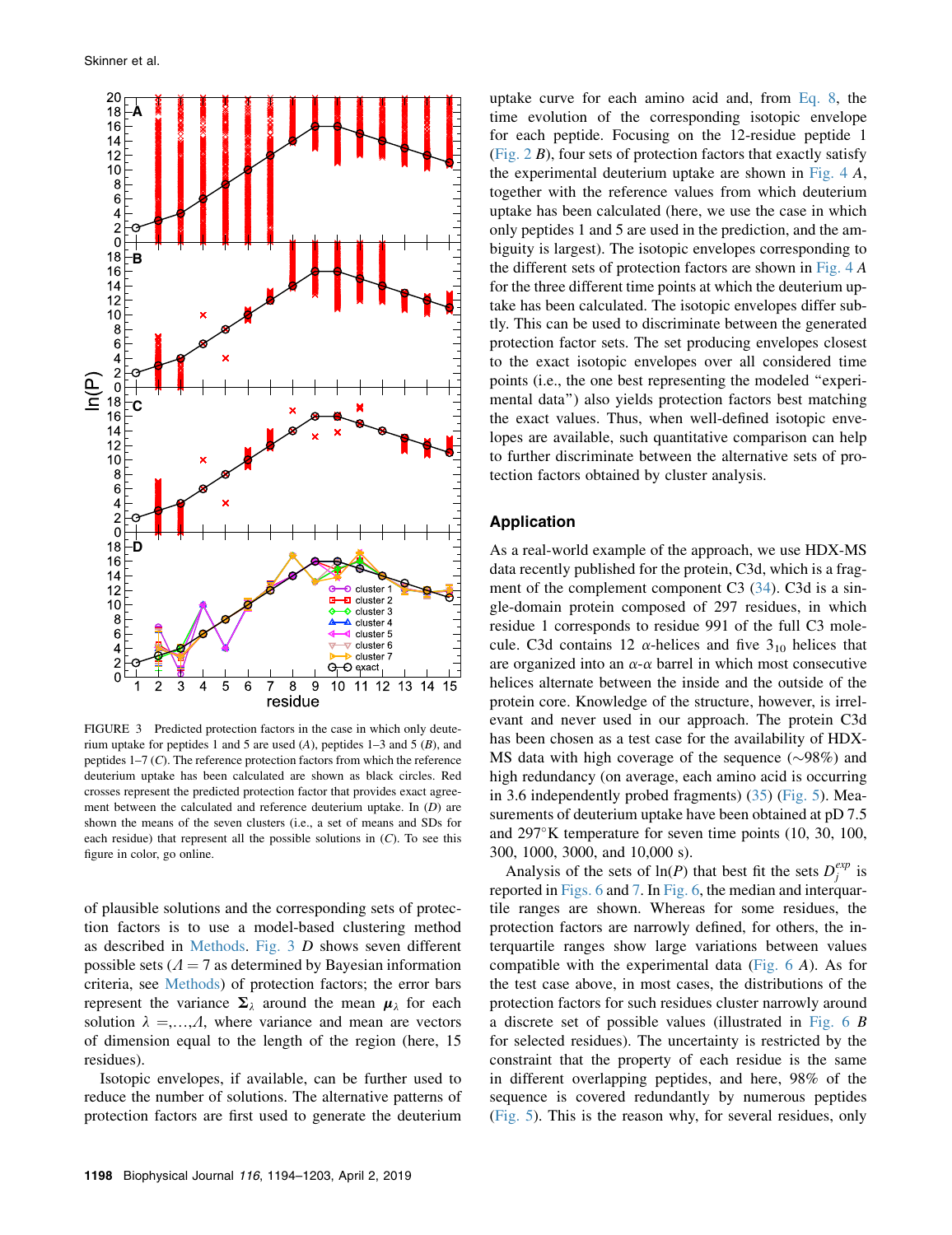<span id="page-5-0"></span>

FIGURE 4 (A) Four sets of protection factors satisfying experimental constraints (color symbols) and reference protection factors (black circles).  $(B-E)$  Isotopic envelopes calculated for the protection factor sets in  $(A)$  are shown. The sets of protection factors closer to the exact ones (in orange and  $red$ ) result in an isotopic envelope (C and D) closer to the exact one (black solid symbols). Circles, squares, and diamonds in  $(B-E)$  are used to indicate different time points. To see this figure in color, go online.

a single protection factor is compatible with the data, and discrete sets of values can be found for the rest.

As suggested by Fig.  $6B$ , the empirical distribution of protection factor values can be approximated by a mixture of Gaussian distributions, in which the means of the Gaussian distributions represent the solutions. Because the protection factors for residues within a region with contiguous coverage of overlapping peptides are interdependent, furtherinsight can be obtained by modeling the values of all residues in the region simultaneously (i.e., by using a mixture of multivariate Gaussian distributions). The vector of means of a multivariate Gaussian component represents a solution for the set of the protection factors across the region. In the case presented

<span id="page-5-2"></span><span id="page-5-1"></span>**A** 80 70 60 peptide 50 40 30  $\overline{2}$  $10$ **B** 8 coverage coverage 6 4 2 0 0 40 80 120 160 200 240 280 residue

FIGURE 5 (A) Peptides (86 in total) obtained by peptic digestion of the protein C3d studied by HDX-MS by Devaurs et al. ([35\)](#page-9-9); fragments range between 6 and 26 amino acids in length. (B) Coverage (i.e., number of peptides in which an amino acid occurs) of 297 amino acids (only six amino acids are not covered) and their protection factor are thus undetermined.

here, there are nine contiguous regions that have been modeled independently. The multivariate means for all contiguous regions of the polypeptide chain are depicted in [Fig. 7](#page-6-0) A. This illustrates variability in the number of plausible solutions between different regions, depending on the pattern and completeness of coverage. To further explore the dependence of different solutions across the residues, the multivariate means for a single contiguous region (residue 103–139) are shown in Fig.  $7B$ . For some residues, the protection factors are uniquely defined, whereas for others, alternative values are



FIGURE 6 Descriptive of the generated data. (A) Median (black symbols) and interquartile range (black bars) of all  $\ln(P)$  values are compatible with the experimental data for all exchangeable amide hydrogen, excluding those not covered by any fragment probed by the HDX-MS measurement (156, 187–190, and 248; see [Fig. 5](#page-5-1) A). Values are computed from over 5000 independent minimizations that resulted in a cost  $C < 0.006$ . (B) For three positions, the distributions (histograms) of  $\ln(P)$  are shown; the histograms show that the predicted  $\ln(P)$  follows a multimodal distribution. The bars representing the interquartile range of the three residues are shown in the same color in (A). To see this figure in color, go online.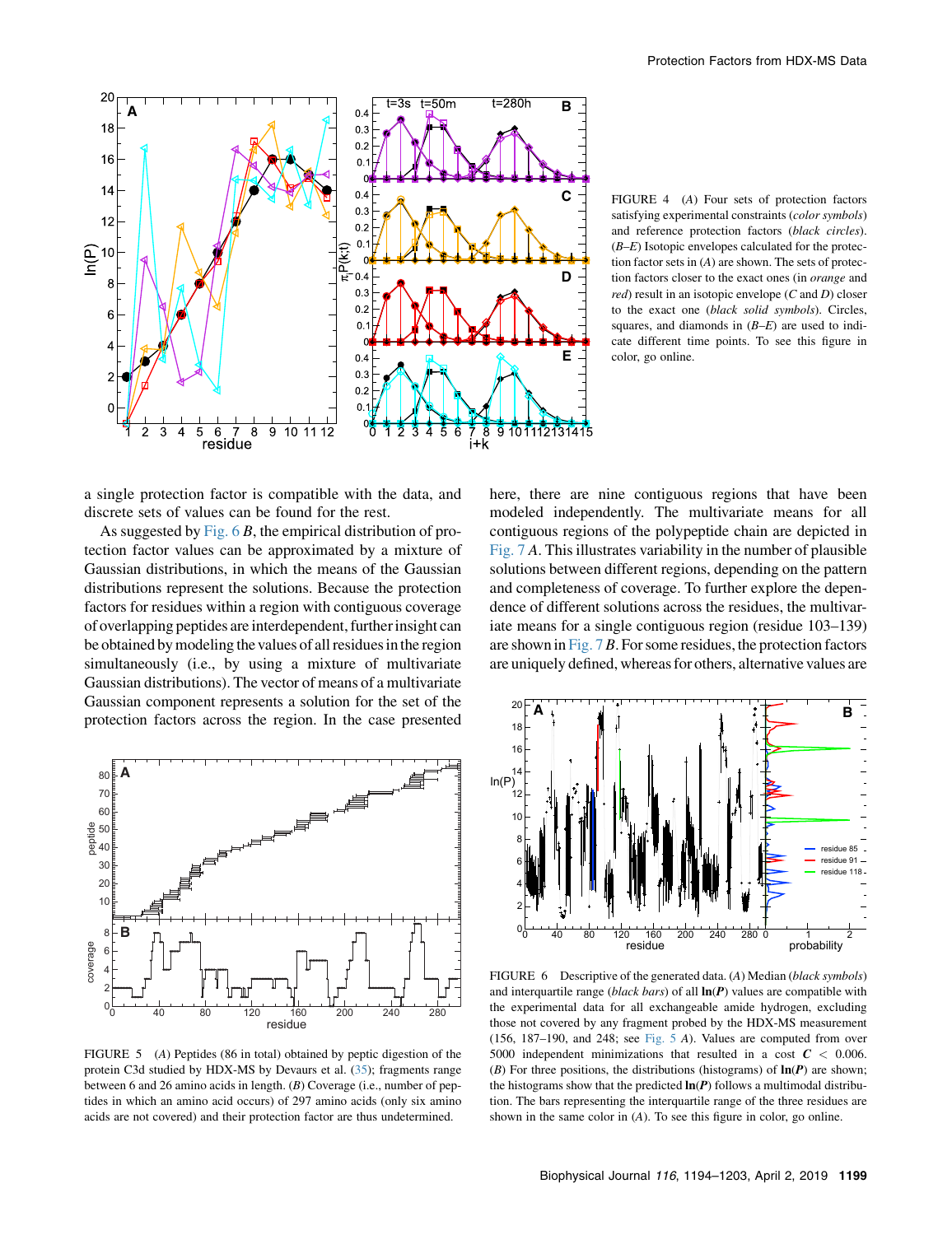<span id="page-6-0"></span>

FIGURE 7 Results of cluster analysis. Sets of estimated multivariate means for  $\ln(P)$  are shown. (A) Top shows the results for all contiguous regions (i.e., regions of the polypeptide chain covered by overlapping peptides) as arrows with red boxes representing gaps between these regions. Per contiguous region, a colored curve represents one set of multivariate solutions across the residues of this region. The multivariate means for each cluster (represented by a Gaussian) are shown in different colors. Note, fewer colors are used in regions with few well-defined solutions. (B) The nine sets of multivariate solutions obtained for the contiguous region encompassing residues 103–139 are shown. Error bars represent 1 SD. To see this figure in color, go online.

possible but only for a limited number of their combinations. Such a multivariate representation of the solutions also helps to discriminate regions with well-constrained protection factors from those with considerable ambiguity and also gives upper and lower bounds on possible values.

## Comparison with experimental deuterium uptake data

As presented above, multiple sets of protection factors can satisfy the experimental data equally well. The experimentally measured and estimated deuterium uptake kinetics for six different peptides are shown in [Fig. 8.](#page-7-0) Different sets of protection factors fit the experimental data equally well but usually deviate from each other outside the measured time window. For each peptide, the 10 sets of protection factors with the lowest cost (among the  $\sim$ 5000 sets with cost  $C < 0.006$ ) have been used to calculate the deuterium uptake over a time interval covering 10 orders of magnitude. For peptides 1, 71, and 82, we observe that experimental data is perfectly reproduced in the time interval probed by the experiment, but different sets of predicted protection factors provide alternative profiles for times shorter than those measured experimentally. This is related to the fact that the three peptides fall in a region of low coverage (see [Fig. 5\)](#page-5-1) but also highlights the necessity of measurements at shorter times  $(<1 s)$ . The opposite is true for peptide 37, in which the experimental data only cover times at which the exchange has not yet occurred, and the variability in the predicted protection factors is responsible for a different time dependence of the predicted deuterium uptake at long time  $(>10^6$  s). The prediction of the deuterium uptake for peptide 20 appears to be robust at all timescales, most likely due to the information contained in the considerable number of peptides that partially overlap with it. The deuterium uptake of peptide 6 represents the most evident case in which the fit is consistently suboptimal, and the possible reasons are discussed below.

The root mean-square deviation (averaged over all the different sets of predicted protection factors) between experimental  $D_J^{exp}(t_k)$  and calculated  $D_J(t_k)$  is shown in<br>Fig. 9. Also shown is the deviation between experiment [Fig. 9.](#page-7-1) Also shown is the deviation between experiment and model when the cost function is minimized for individual peptides (in which case, the protection factors of individual residues are severely underdetermined). A value larger than zero highlights that the experimental deuterium uptake cannot be fitted exactly with the sum of exponentials in [Eq. 4](#page-2-0); this provides a lower limit of the experimental error in the measurement or else may be an indication that some of the assumptions, such as that the protection factor of each residue is uniquely defined (which is not the case if populations of different conformers exist) or that exchange occurs in the EX2 regime, are not satisfied. Most peptides can be fitted exactly individually but not when considered simultaneously (this is, for example, the case of the highly overlapping peptides 56–59 that all include residues 171–183) because of experimental errors associated with the deuterium uptake for the peptide and/or those partially overlapping and flanking peptides.

#### **DISCUSSION**

Many HDX-MS studies report results for a set of peptides obtained by enzymatic fragmentation of the protein. Results are most often reported as deuterium uptake curves (measured as centroid mass) or ''butterfly charts'' and thus provide only qualitative information at the resolution level of several amino acids. Multiple successful methods to extract rates as a single-residue level have been developed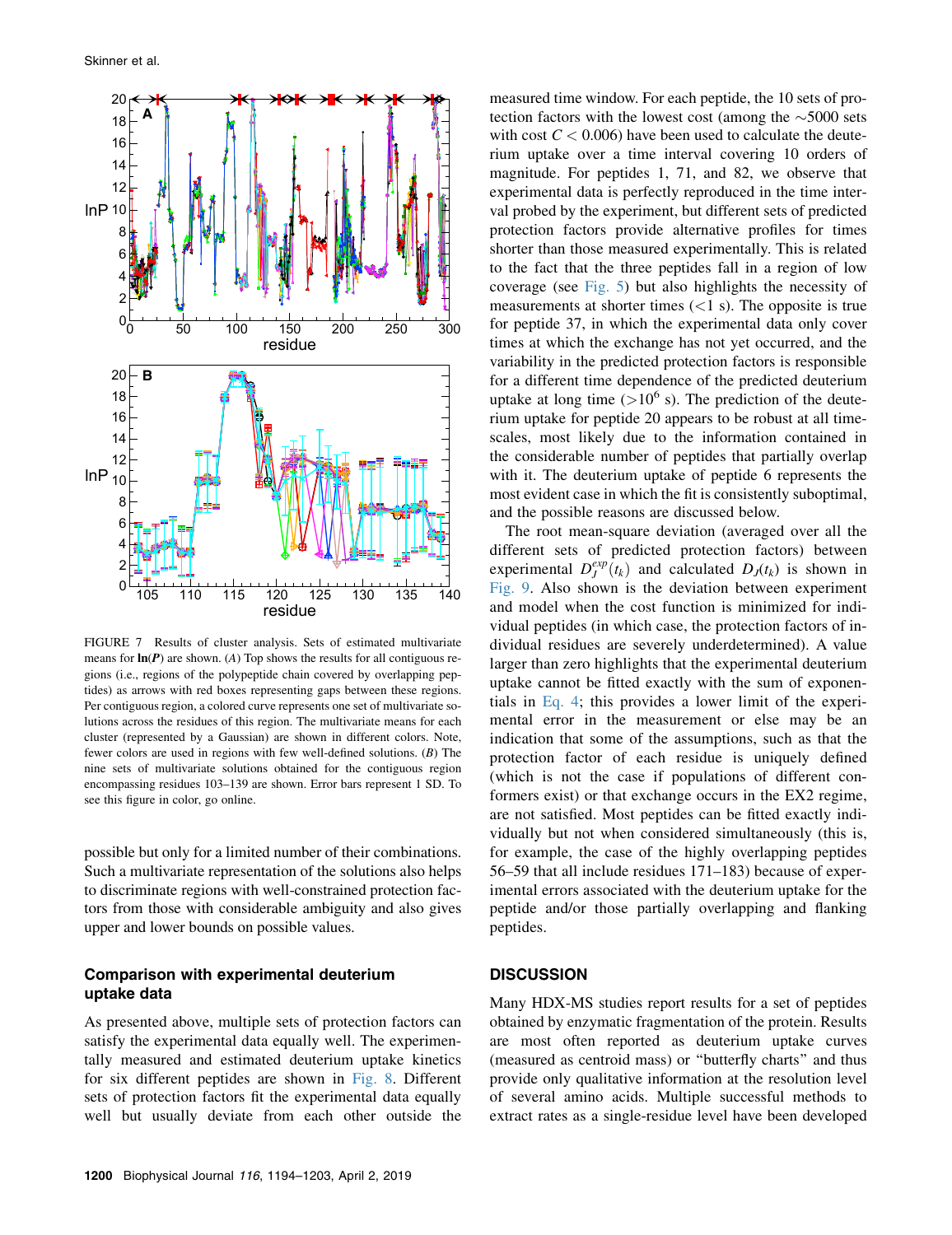<span id="page-7-0"></span>

FIGURE 8  $D^{exp}(t_k)$  (circles) and  $D^{pred}(t)$  (continuous lines) as a function of time for six of the 86 peptides experimentally probed for protein C3d. Continuous lines correspond to the 10 solutions with lowest C. To see this figure in color, go online.

([23–26,36](#page-8-13)) using data with optimized fragmentation patterns.

In this article, we have presented a method that yields estimates or constraints for HDX protection factors at the levels of individual residues from HDX-MS centroid mass measurements as a function of time. Our approach provides alternative sets of protection factors that agree with the experiment. For some residues, the prediction provides a set of unique protection factor values. For others, we obtain a range of solutions that, in most cases, is well represented

<span id="page-7-1"></span>

FIGURE 9 Deviation between experiment and calculation for each peptide. In black is shown the deviation between the model and experimental data when the deuterium uptake of all peptides is optimized simultaneously. In red is shown the same deviation when each peptide is fitted individually; a value different from zero means that no set  ${P_i}$  can be found that perfectly fit the experimental deuterium uptake, corresponding to a lower limit for the average experimental error for that peptide. Deviation is largest for peptide 6, which is also highlighted in [Fig. 6.](#page-5-2) For most other peptides, the deviation is small and within the presumed statistical error of the experimental measurement. To see this figure in color, go online.

by a relatively small set of discrete values. These considerations depend strongly on the set of experimental data. The existence of a unique or of finite sets of solutions depends on the length and overlap of the peptide fragments. Also, peptides that exchange much faster than  $\sim$ 10 s or slower than  $10<sup>4</sup>$  s, which is the interval usually probed, provide little or no information.

The contribution of statistical and systematic errors to the experimental data deserves further discussion. Statistical errors could be easily included in this approach by accepting all the solutions that satisfy the experimental data within the error (for example, by weighing the contribution from the deuterium uptake of each peptide by a factor inversely proportional to the SD over multiple measurements). Systematic errors depend mostly on the correction for back (and sometimes, also forward) exchange. A phenomenological correction for back exchange could be included in this approach by minimizing the function approach by minimizing the function  $C(\ln(P), \alpha) = \sum_j \sum_k [(1 - \alpha_j)D_j(t_k) - D_j^{exp}(t_k)]^2$  where  $\alpha_j$  is the fraction of deuterated amides that exchanges back to hydrogen for of deuterated amides that exchanges back to hydrogen for a fragment j (i.e., assuming that the ratio of exchange and back-exchange events is constant over all time points).

To demonstrate the workings of our method, we used a data set in which fragments redundantly cover most of the protein sequence. The result is not a single set of protection factors but a family of them. This is inevitable when fragments are long and coverage of the sequence uneven. In contrast to the previous methods  $(26,36)$  $(26,36)$  $(26,36)$ , we aim to determine all the sets of exchange rates (or equivalently protection factors) for each residue compatible with the experimental data and reduce the underdetermination of the problem by exploiting the interdependence of the solution at different sites. The method proposed here represents a search for self-consistent solutions to the problem, followed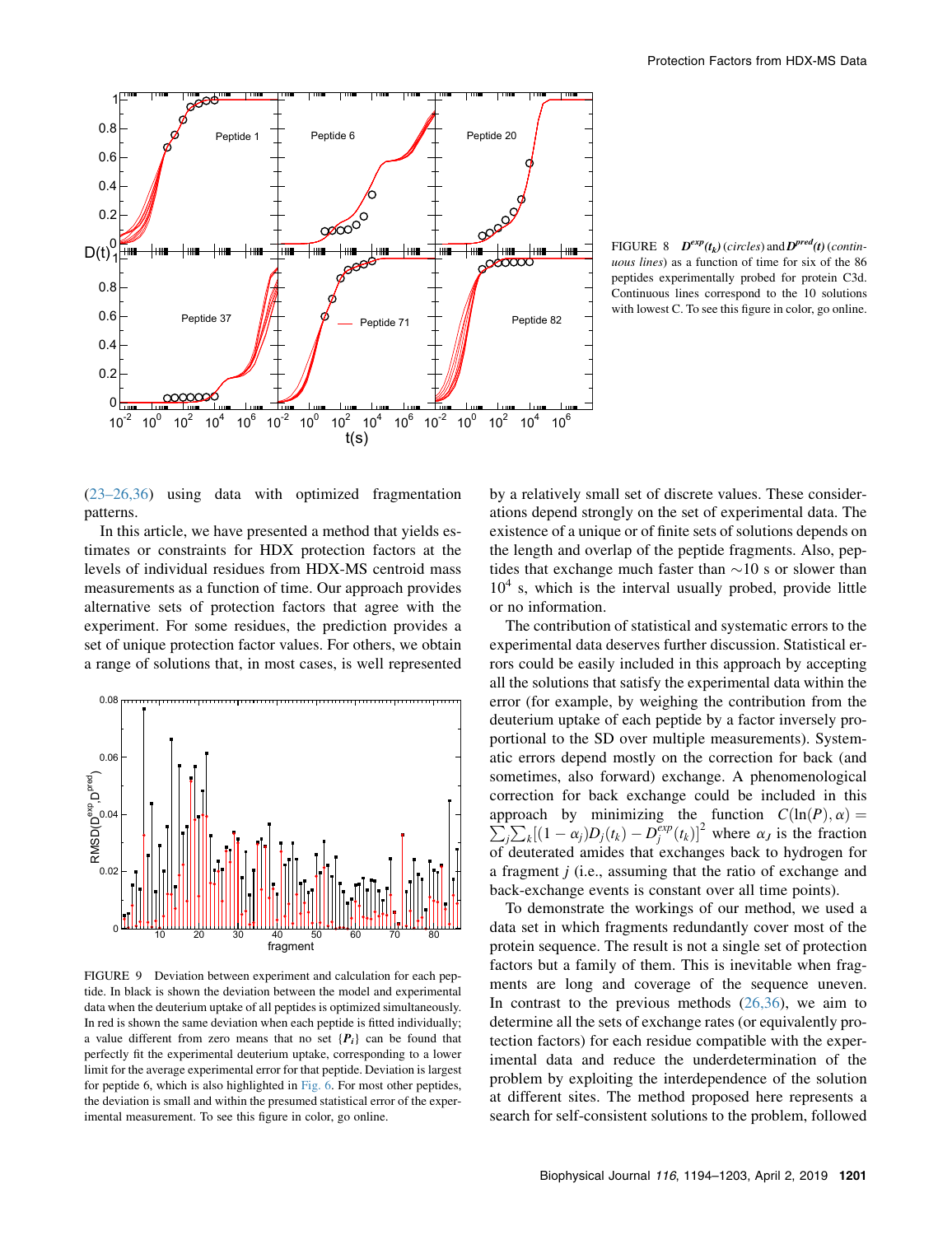by a statistical analysis of these solutions, yielding the best estimates and corresponding uncertainty of the protection factor values that reproduce the deuterium uptake measured experimentally. For some residues, it is possible to estimate unique protection factors within uncertainly intervals. For others, the distribution of the protection factors is multimodal, with plausible values distributed narrowly around a discrete set of means. A multivariate cluster analysis provides the best estimate of the protection factors for adjacent residues because the value for one residue depends on those of others within the same or in overlapping peptides. The approach primarily uses centroid data, which represents the vast majority of the published HDX-MS results; hence, it is widely applicable. The ambiguity of the estimated protection factors depends primarily on the redundancy of the coverage of the sequence provided by the experimental data set. Availability of isotopic envelopes further reduces this ambiguity.

The method proposed here also gives an indication of how the uncertainty could be reduced. For example, it highlights regions of the polypeptide chain, where a different fragmentation approach would provide additional constraints and reduce the uncertainty. Where the time evolution of the isotopic envelope is available for specific peptides, it provides a practical way to deconvolute the spectra and reduce or eliminate the uncertainty on the estimation of the protection factors of the peptide and reduce that of contiguous peptides. Given the increased availability of mass spectrometers and the automation of the exchange and fragmentation process, the method presented here has strong potential to turn a mostly qualitative analysis into a quantitative one.

Protection factors for each residue can be converted structural information [\(37–40](#page-9-11)) and used to generate or validate models of proteins [\(5,41\)](#page-8-16). Although deuterium uptake alone can be used to validate structural models ([42\)](#page-9-12), the information contained in protection factors provides a much more stringent validation tool.

#### AUTHOR CONTRIBUTIONS

S.P.S., R.T., E.P., G.R., and J.J.H.-D. designed and performed the research. S.P.S., E.P., and J.J.H.-D. analyzed the data. S.P.S., R.T., E.P., and J.J.H.-D. wrote the article.

# ACKNOWLEDGMENTS

We thank Kasper Rand and Eleanor Dickinson for useful discussions.

We acknowledge financial support from Wellcome Trust grant number 096686/Z/11/Z. R.T. is supported by European Regional Development Fund (CZ.02.1.01/0.0/0.0/15 003/0000441).

#### **REFERENCES**

<span id="page-8-0"></span>1. [Linderstrom-Lang, K. 1955. The pH-dependence of the deuterium ex](http://refhub.elsevier.com/S0006-3495(19)30165-1/sref1)change of insulin. [Biochim. Biophys. Acta.](http://refhub.elsevier.com/S0006-3495(19)30165-1/sref1) 18:308.

- <span id="page-8-1"></span>2. [Clarke, J., and A. R. Fersht. 1996. An evaluation of the use of hydrogen](http://refhub.elsevier.com/S0006-3495(19)30165-1/sref2) [exchange at equilibrium to probe intermediates on the protein folding](http://refhub.elsevier.com/S0006-3495(19)30165-1/sref2) pathway. Fold. Des. [1:243–254.](http://refhub.elsevier.com/S0006-3495(19)30165-1/sref2)
- 3. Krishna, M. M., L. Hoang, .[, S. W. Englander. 2004. Hydrogen ex](http://refhub.elsevier.com/S0006-3495(19)30165-1/sref3)[change methods to study protein folding.](http://refhub.elsevier.com/S0006-3495(19)30165-1/sref3) Methods. 34:51–64.
- 4. Morozova, L. A., D. T. Haynie, .[, C. M. Dobson. 1995. Structural](http://refhub.elsevier.com/S0006-3495(19)30165-1/sref4) [basis of the stability of a lysozyme molten globule.](http://refhub.elsevier.com/S0006-3495(19)30165-1/sref4) Nat. Struct. Biol. [2:871–875](http://refhub.elsevier.com/S0006-3495(19)30165-1/sref4).
- <span id="page-8-16"></span>5. Vendruscolo, M., E. Paci, ...[, M. Karplus. 2003. Rare fluctuations of](http://refhub.elsevier.com/S0006-3495(19)30165-1/sref5) [native proteins sampled by equilibrium hydrogen exchange.](http://refhub.elsevier.com/S0006-3495(19)30165-1/sref5) J. Am. Chem. Soc. [125:15686–15687](http://refhub.elsevier.com/S0006-3495(19)30165-1/sref5).
- <span id="page-8-2"></span>6. [Dempsey, C. E. 2001. Hydrogen exchange in peptides and proteins us](http://refhub.elsevier.com/S0006-3495(19)30165-1/sref6)ing NMR spectroscopy. [Prog. Nucl. Mag. Res. Sp.](http://refhub.elsevier.com/S0006-3495(19)30165-1/sref6) 39:135–170.
- <span id="page-8-3"></span>7. [Zhang, Z., and D. L. Smith. 1993. Determination of amide hydrogen](http://refhub.elsevier.com/S0006-3495(19)30165-1/sref7) [exchange by mass spectrometry: a new tool for protein structure eluci](http://refhub.elsevier.com/S0006-3495(19)30165-1/sref7)dation. [Protein Sci.](http://refhub.elsevier.com/S0006-3495(19)30165-1/sref7) 2:522–531.
- 8. [Katta, V., and B. T. Chait. 1993. Hydrogen/deuterium exchange elec](http://refhub.elsevier.com/S0006-3495(19)30165-1/sref8)[trospray ionization mass spectrometry: a method for probing protein](http://refhub.elsevier.com/S0006-3495(19)30165-1/sref8) [conformational changes in solution.](http://refhub.elsevier.com/S0006-3495(19)30165-1/sref8) J. Am. Chem. Soc. 115:6317–6321.
- 9. Englander, J. J., C. Del Mar, .[, V. L. Woods, Jr. 2003. Protein structure](http://refhub.elsevier.com/S0006-3495(19)30165-1/sref9) [change studied by hydrogen-deuterium exchange, functional labeling,](http://refhub.elsevier.com/S0006-3495(19)30165-1/sref9) and mass spectrometry. [Proc. Natl. Acad. Sci. USA.](http://refhub.elsevier.com/S0006-3495(19)30165-1/sref9) 100:7057–7062.
- <span id="page-8-8"></span>10. [Konermann, L., J. Pan, and Y. H. Liu. 2011. Hydrogen exchange mass](http://refhub.elsevier.com/S0006-3495(19)30165-1/sref10) [spectrometry for studying protein structure and dynamics.](http://refhub.elsevier.com/S0006-3495(19)30165-1/sref10) Chem. Soc. Rev. [40:1224–1234](http://refhub.elsevier.com/S0006-3495(19)30165-1/sref10).
- <span id="page-8-4"></span>11. Lam, T. T., J. K. Lanman, .[, P. E. Prevelige. 2002. Mapping of](http://refhub.elsevier.com/S0006-3495(19)30165-1/sref11) [protein:protein contact surfaces by hydrogen/deuterium exchange, fol](http://refhub.elsevier.com/S0006-3495(19)30165-1/sref11)[lowed by on-line high-performance liquid chromatography-electro](http://refhub.elsevier.com/S0006-3495(19)30165-1/sref11)[spray ionization Fourier-transform ion-cyclotron-resonance mass](http://refhub.elsevier.com/S0006-3495(19)30165-1/sref11) analysis. [J. Chromatogr. A.](http://refhub.elsevier.com/S0006-3495(19)30165-1/sref11) 982:85–95.
- <span id="page-8-7"></span>12. Kan, Z. Y., L. Mayne, .[, S. W. Englander. 2011. ExMS: data analysis](http://refhub.elsevier.com/S0006-3495(19)30165-1/sref12) for HX-MS experiments. [J. Am. Soc. Mass Spectrom.](http://refhub.elsevier.com/S0006-3495(19)30165-1/sref12) 22:1906–1915.
- <span id="page-8-5"></span>13. [Suchanova, B., and R. Tuma. 2008. Folding and assembly of large](http://refhub.elsevier.com/S0006-3495(19)30165-1/sref13) [macromolecular complexes monitored by hydrogen-deuterium ex](http://refhub.elsevier.com/S0006-3495(19)30165-1/sref13)[change and mass spectrometry.](http://refhub.elsevier.com/S0006-3495(19)30165-1/sref13) Microb. Cell Fact. 7:12.
- <span id="page-8-6"></span>14. [Clarke, J., L. S. Itzhaki, and A. R. Fersht. 1997. Hydrogen exchange at](http://refhub.elsevier.com/S0006-3495(19)30165-1/sref14) [equilibrium: a short cut for analysing protein-folding pathways?](http://refhub.elsevier.com/S0006-3495(19)30165-1/sref14) Trends [Biochem. Sci.](http://refhub.elsevier.com/S0006-3495(19)30165-1/sref14) 22:284–287.
- 15. Lísal, J., D. E. Kainov, ...[, R. Tuma. 2006. Interaction of packaging](http://refhub.elsevier.com/S0006-3495(19)30165-1/sref15) [motor with the polymerase complex of dsRNA bacteriophage.](http://refhub.elsevier.com/S0006-3495(19)30165-1/sref15) Virology. [351:73–79](http://refhub.elsevier.com/S0006-3495(19)30165-1/sref15).
- <span id="page-8-15"></span>16. Lísal, J., T. T. Lam, ...[, R. Tuma. 2005. Functional visualization of viral](http://refhub.elsevier.com/S0006-3495(19)30165-1/sref16) [molecular motor by hydrogen-deuterium exchange reveals transient](http://refhub.elsevier.com/S0006-3495(19)30165-1/sref16) states. [Nat. Struct. Mol. Biol.](http://refhub.elsevier.com/S0006-3495(19)30165-1/sref16) 12:460–466.
- <span id="page-8-9"></span>17. Rand, K. D., C. M. Adams, .[, T. J. Jørgensen. 2008. Electron capture](http://refhub.elsevier.com/S0006-3495(19)30165-1/sref17) [dissociation proceeds with a low degree of intramolecular migration of](http://refhub.elsevier.com/S0006-3495(19)30165-1/sref17) [peptide amide hydrogens.](http://refhub.elsevier.com/S0006-3495(19)30165-1/sref17) J. Am. Chem. Soc. 130:1341–1349.
- <span id="page-8-10"></span>18. [Rand, K. D. 2013. Pinpointing changes in higher-order protein struc](http://refhub.elsevier.com/S0006-3495(19)30165-1/sref18)[ture by hydrogen/deuterium exchange coupled to electron transfer](http://refhub.elsevier.com/S0006-3495(19)30165-1/sref18) [dissociation mass spectrometry.](http://refhub.elsevier.com/S0006-3495(19)30165-1/sref18) Int. J. Mass Spectrom. 338:2–10.
- <span id="page-8-14"></span>19. Huang, R. Y., K. Garai, ...[, M. L. Gross. 2011. Hydrogen/deuterium](http://refhub.elsevier.com/S0006-3495(19)30165-1/sref19) [exchange and electron-transfer dissociation mass spectrometry deter](http://refhub.elsevier.com/S0006-3495(19)30165-1/sref19)[mine the interface and dynamics of apolipoprotein E oligomerization.](http://refhub.elsevier.com/S0006-3495(19)30165-1/sref19) Biochemistry. [50:9273–9282](http://refhub.elsevier.com/S0006-3495(19)30165-1/sref19).
- <span id="page-8-11"></span>20. Rand, K. D., M. Zehl, ...[, T. J. Jørgensen. 2009. Protein hydrogen](http://refhub.elsevier.com/S0006-3495(19)30165-1/sref20) [exchange measured at single-residue resolution by electron transfer](http://refhub.elsevier.com/S0006-3495(19)30165-1/sref20) [dissociation mass spectrometry.](http://refhub.elsevier.com/S0006-3495(19)30165-1/sref20) Anal. Chem. 81:5577–5584.
- 21. Rand, K. D., M. Zehl, ...[, T. J. Jørgensen. 2010. Loss of ammonia dur](http://refhub.elsevier.com/S0006-3495(19)30165-1/sref21)[ing electron-transfer dissociation of deuterated peptides as an inherent](http://refhub.elsevier.com/S0006-3495(19)30165-1/sref21) [gauge of gas-phase hydrogen scrambling.](http://refhub.elsevier.com/S0006-3495(19)30165-1/sref21) Anal. Chem. 82:9755–9762.
- <span id="page-8-12"></span>22. Kan, Z. Y., B. T. Walters, ...[, S. W. Englander. 2013. Protein hydrogen](http://refhub.elsevier.com/S0006-3495(19)30165-1/sref22) [exchange at residue resolution by proteolytic fragmentation mass spec](http://refhub.elsevier.com/S0006-3495(19)30165-1/sref22)trometry analysis. [Proc. Natl. Acad. Sci. USA.](http://refhub.elsevier.com/S0006-3495(19)30165-1/sref22) 110:16438–16443.
- <span id="page-8-13"></span>23. [Hamuro, Y. 2017. Determination of equine cytochrome c backbone](http://refhub.elsevier.com/S0006-3495(19)30165-1/sref23) [amide hydrogen/deuterium exchange rates by mass spectrometry using](http://refhub.elsevier.com/S0006-3495(19)30165-1/sref23)